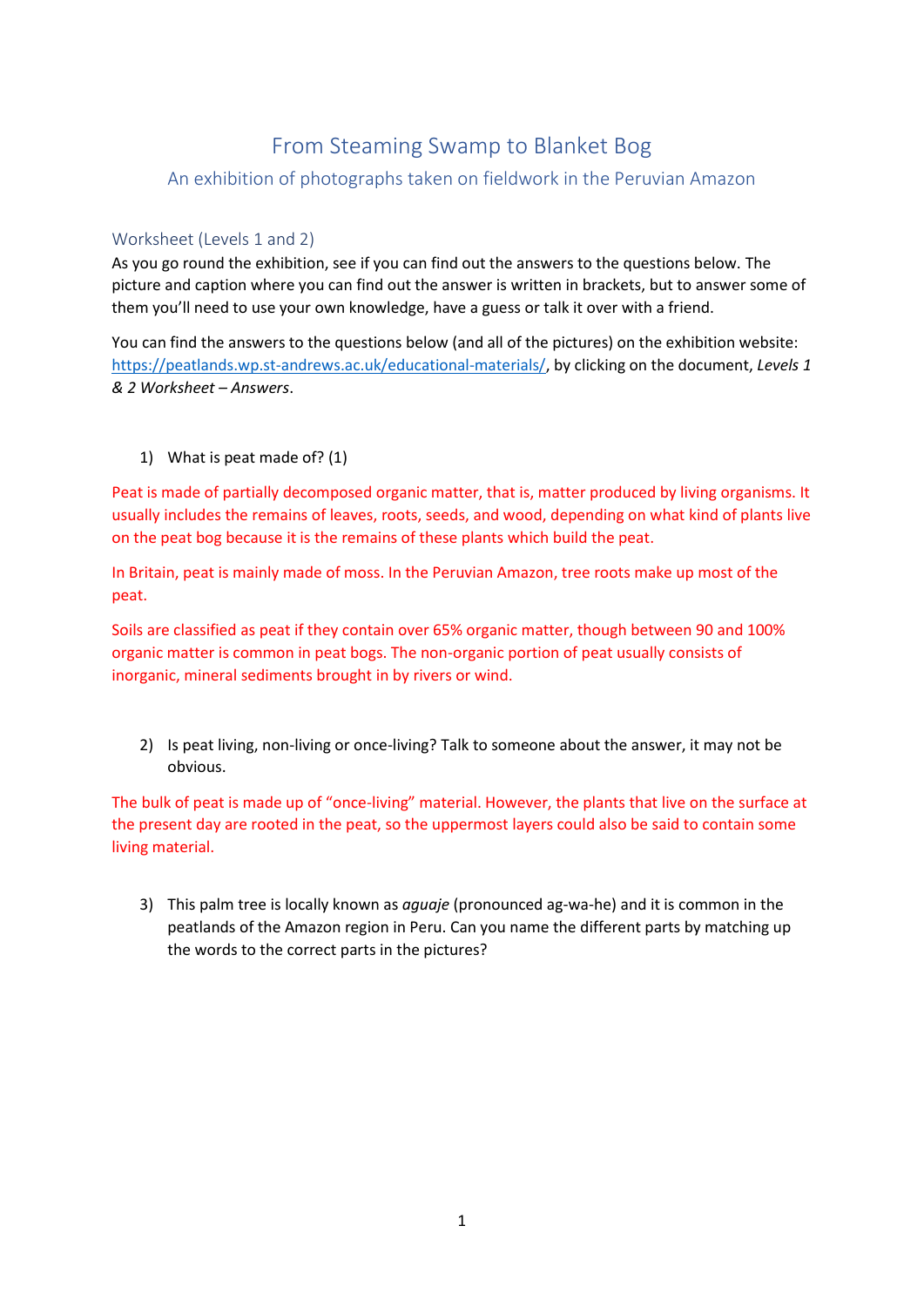

4) What does this palm (and all other plants) need in order to grow?

Plants need carbon dioxide, water and sunlight. These are all needed for photosynthesis (the process through which plants make the energy needed to grow).

5) How many species of tree are there in a typical palm swamp? Or, as a scientist might say, how biodiverse is it? (3)

A typical palm swamp has an average of 38 species per 500 stems in the Peruvian Amazon. This is quite low for tropical rain forest – in unflooded areas nearby, the number of species per 500 stems is about 166.

6) These palms live in very wet soils, sometimes even in pools of water. Name one adaptation which helps them to survive these conditions. (4)

Aerial breather roots or pneumatophores help these palms to survive in very wet or flooded soils. Rising above the surface of the soil and above the water level, they act a little like snorkels, allowing gas exchange in the roots (root respiration: oxygen in, carbon dioxide out) through out the year.

7) Have you spotted the lizard? What is it called? (11)

The lizard in the picture is the South American Spotted Skink, *Copeoglossum nigropunctatum*. These are quite common in the tropical forests of Peru.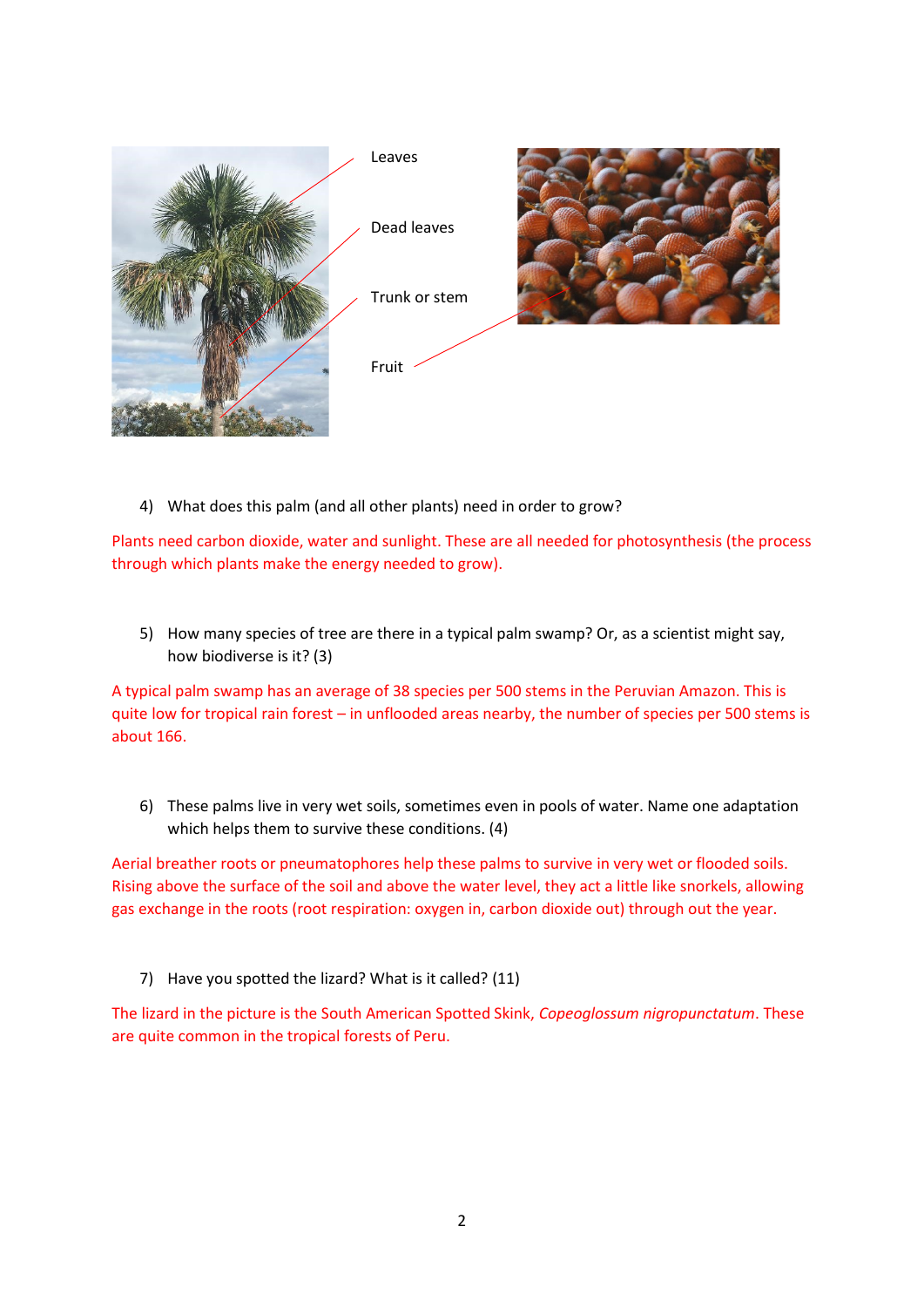8) What can we use to find out how the plants growing on the peatland have changed over the last few thousand years? (15, 16)

Sediment cores from nearby lakes, or peat cores from the peatlands themselves, contain fossil pollen and spores. Pollen is produced by flowering plants, and spores are produced by ferns and mosses, in huge quantities. Pollen and spores can be transported by wind or water, and they end up in lake sediments and peat. Their characteristic shape, size and surface patterning enable scientists (known as palynologists) to identify which species of plant produced the pollen. By identifying and counting the pollen and spores in sediments and peat, palynologists can build up a picture of the vegetation which grew in the past, at the time each layer of sediment or peat was formed, and how it changed over time. The further down you go into the peat or the sediment, the further back in time you are looking. The oldest peat in the Peruvian Amazon that we know about is 8,000 years old. Pollen from the very base of the peat bogs tells us what the environment was like when the peat started to form, and after that how the vegetation changed through the life of the peatland up to the present day.

9) And what do we use to measure palm tree height? (18)

A tape measure (and a tree-climber!).

10) What instrument do we use to measure rainfall? (21)

A rain gauge.

11) What is the most usual way to harvest fruits of the *aguaje* palm? (22)

The most common method used to harvest fruits of the *aguaje* palm is to fell the tree.

12) What are the possible problems with this way of harvesting fruit? (22)

The problem with this method is that the palm tree does not regrow from the base, so the tree is lost for good. No further fruit harvests can be gathered from that tree in the future. If trees are felled faster than they can be replaced by new trees growing up from seed (and it takes between seven and ten years for a newly sprouting *aguaje* palm to mature and begin fruiting), then the amount of fruit available to harvest decreases over time. We say that the resource is being depleted.

The best alternative harvesting method is to climb the trees to harvest the fruit. This is difficult and dangerous as the trees are tall and smooth with no side branches. But it can be made easier with training and a suitable climbing harness. Increasing numbers of communities in the Peruvian Amazon are now starting to use this method, particularly in the national parks where felling the trees is not allowed.

13) How do many children in Amazon villages get to school if there is no school in their own village? (25)

By boat! There are no roads, but villages are well connected by rivers and streams.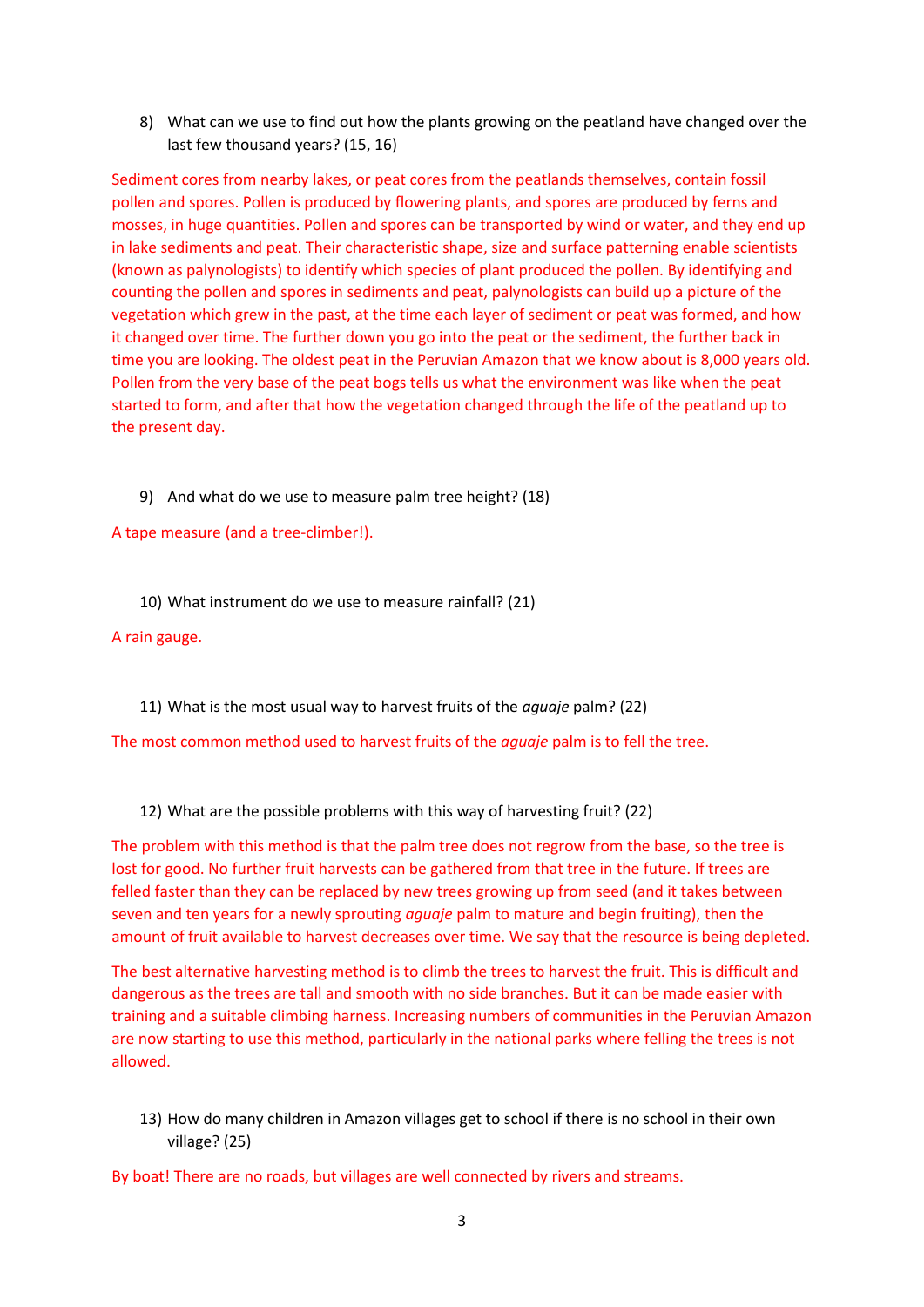14) What do the women in indigenous Urarina villages use to colour or dye the thread they make from palm trees? (28)

They use dyes extracted from plants which grow in and around the peatlands.

15) What is this thread used to make? (30)

The *Mauritia flexuosa* or aguaje thread is used to make textiles (fabrics) known locally as *ela* or *cachihuango*. These can be used as, for example, floor coverings and sleeping mats.

16) What is transported in the long metal tubes shown in picture number 31? (31)

Crude oil is transported in these pipes across the territory of the Urarina. They are taking the oil from the oil wells where it is extracted from rocks deep below the surface to processing points at the Peruvian coast, thousands of kilometres away.

17) There are many activities going on in the picture of the village Nuevo Pandora. Can you identify some of them and write them down? (32)

Some of the children are playing football, there is washing hanging up to dry, there are people resting in the shade of a partially completed house, some houses are being built, palm leaves are being prepared to form the roof of the house.

18) Have visited a peatland or a peat bog? Can you describe what the ground felt like?

Some ideas: peat bogs are generally very wet; a healthy one certainly should be. You can accidentally tread on an area of ground which looks solid but is, in fact, no more solid than water. A dry peat bog can feel bouncy when you jump up and down. You can feel the ground moving when someone near you jumps, even if they are a few metres away.

19) What do you think are the main threats to peatlands, their ecosystems and the people who live there, now and in the future?

The main threats to the intact tropical peatlands featured in the exhibition are: oil spills, oil exploration and extraction, depletion of resources such as palm fruits and animals which are hunted for food, possible future drainage of peatland areas for commercial agriculture (e.g. palm oil and cacao plantations), development of new transport infrastructure (e.g. railways, roads which make previously remote areas more accessible which in turn brings more people and increases the threats from deforestation and drainage), climate change.